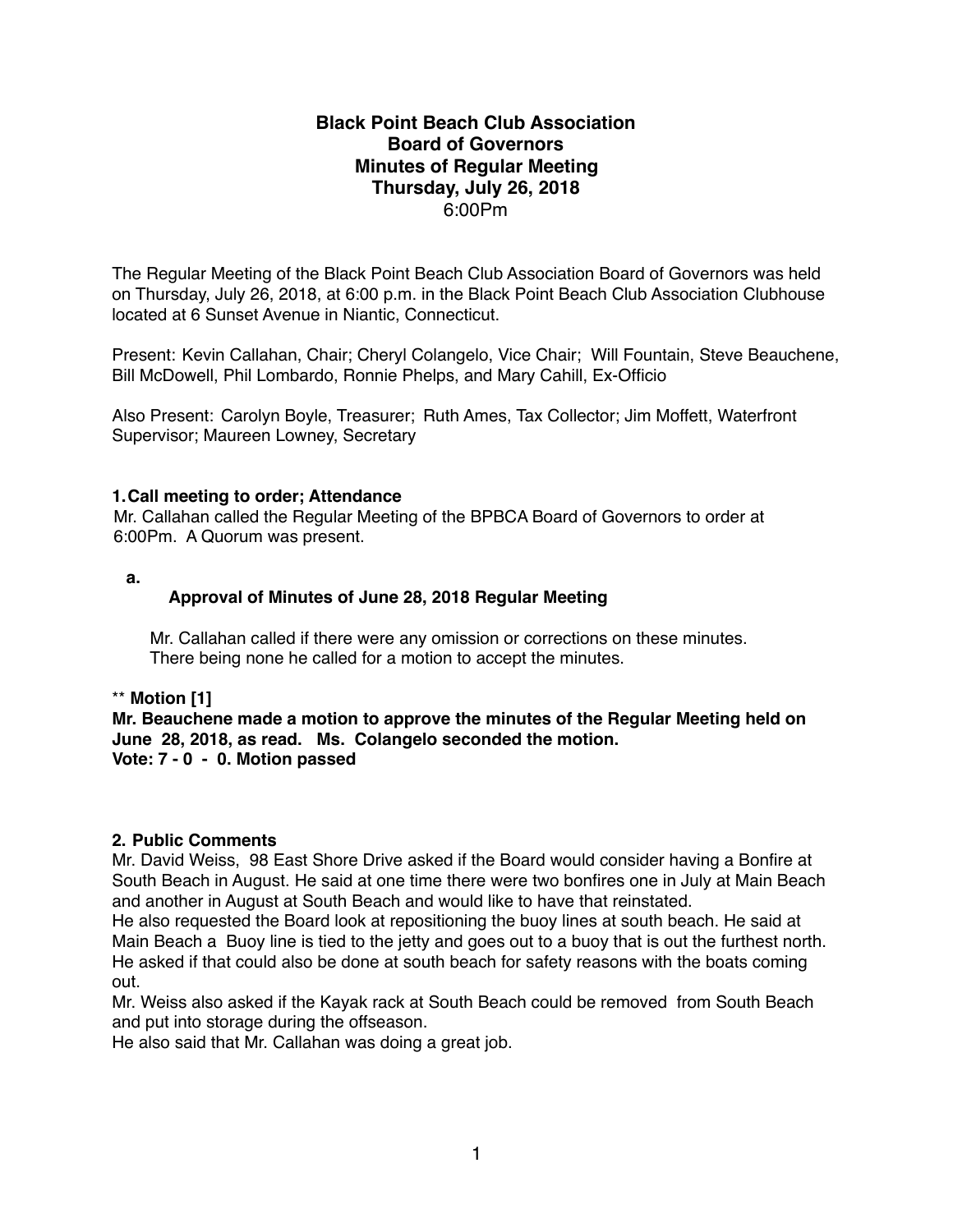# **3. Reports**

## **Treasurer's Report - Carolyn Boyle**

Ms. Boyle presented her report Bank Balances as of 6/30/2018 Checking and Sweep accounts \$208,026.21. Long Term Capital \$86,432.21

Mr. Lombardo asked Ms. Boyle who is authorized to spend money. Ms. Boyle said that Mr. Callahan is informed when someone wants to purchase something. She also said Mr. Callahan sees all the bills that come in and that all checks that are written require two signatures.

Ms. Cahill questioned a check to Mr. Hickey for \$560.00 for the Black Pointer. Ms. Boyle said that is for the kids delivering the Black Pointer. There are 8 routes and the 8 kids get \$10.00 a piece per week for the 7 weeks to deliver the Black Pointer.

#### \*\* **Motion [2]**

**Ms. Allen made a motion to approve the Treasurers Report. Mr. McDowell seconded the motion.**

**Vote: 7 - 0 - 0. Motion passed**

#### **Tax Collector's Report - Ruth Ames**

Ms. Ames reported \$156,155.80 has been collected in taxes to date. There is still another \$40,642.16 to be collected.

She also reported that there is still \$383.09 due from last year and \$25.71 due from the tax year of 2016.

## **Chair's Report - Kevin Callahan**

Mr. Callahan thanked Ms. Colangelo and Ms. Lowney for their work on the 4th of July picnic and said they did a fantastic job. He also mentioned there was a tremendous amount of participants in the parade.

Mr. Callahan noted that Mr. McDowell donated the wood for the bonfire as the Fire Marshall said that burning of pallets is prohibited. He noted that the bonfire was cancelled at the last minute due to the winds and thought it would be a safety issue.

He also mentioned that he spoke with Mr. Campion from the men's club and they are looking into purchasing a 4 part climbing wall for the playground.

He also noted that an adult size bike was found at the Sea View ROW. It had been there since last Saturday. It is now in storage at the Clubhouse he will have Suzanne post it in the Black Pointer. If it is not claimed within two weeks it will be turned over to the Police.

Mr. Callahan mentioned the Mr. Hyland from the Black Point Market mentioned that under the Black Point Beach Club Complete Rules and Regulations under Section 1 Parking and Traffic Paragraph 3 (b) it states "on the north side of Nehantic Drive and the west side of Sunrise Avenue for a distance of 100 feet north from the corner of Nehantic Drive (adjacent to the Black Point Market)"

Mr. Callahan also said that Sound Marine came out to move the float at South Beach as far out as he could.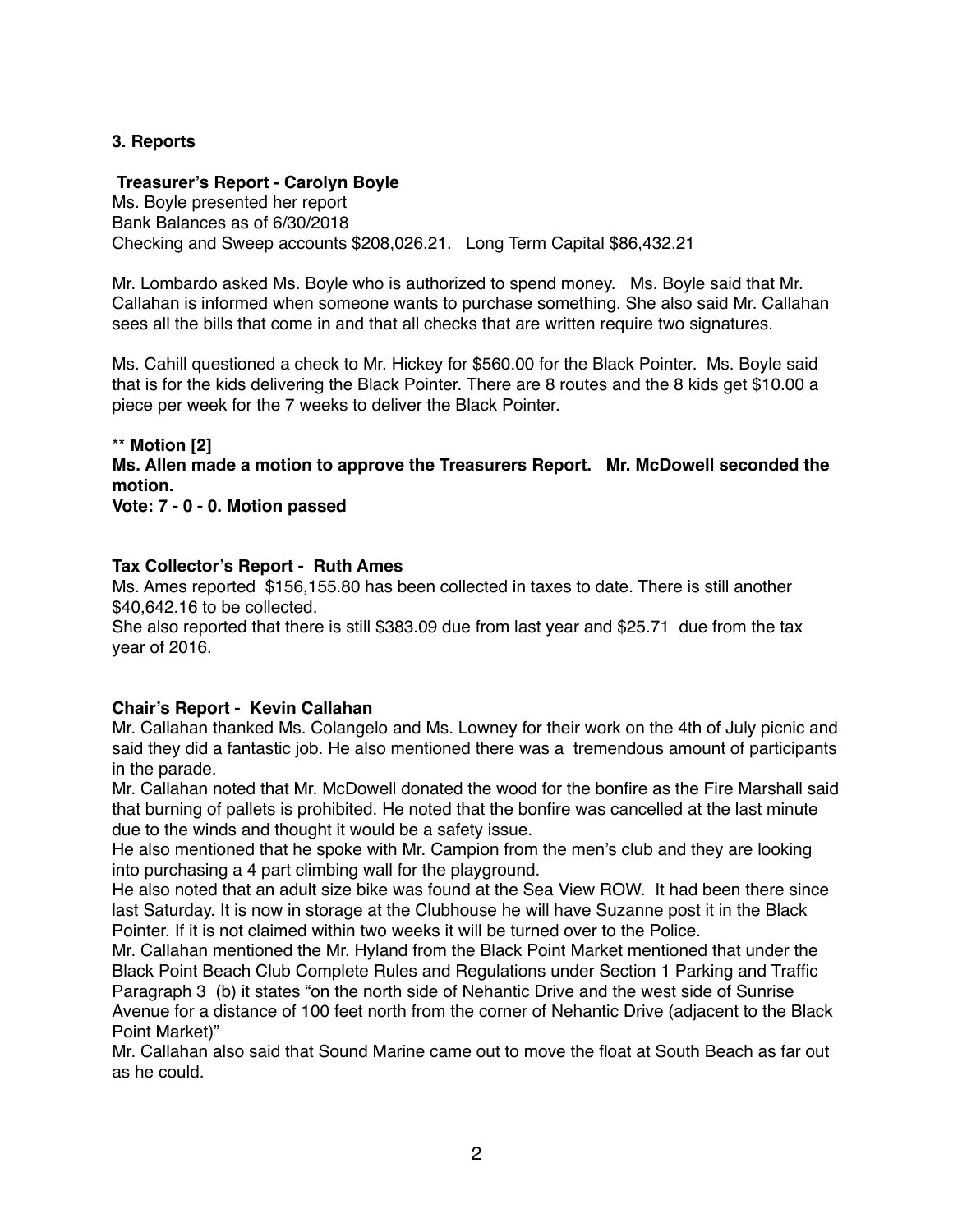Mr. Beauchene mentioned the eel study has been completed and it will take 2-4 weeks for the report.

Mr. Fountain asked if we could find out which pier they did in Newport and what the cost was. Mr. Beauchene said he would get the information for Mr. Fountain.

# **Ex Officio to Zoning - Steve Beauchene**

Mr. Beauchene reported that the Zoning Commission is going to hold a Public Hearing on August 25th at 9:00am.

Mr. Beauchene asked what the process was. If the BOG needs to approve it or just be aware of it.

Ms. Cahill said it has nothing to do with the Board of Governors. She informed Mr. Beauchene that a Public hearing needs to be posted on the web site. The Zoning Commission needs to have a quorum and a secretary to record the minutes. She said a copy of the changes should be on everyone's seat. The commission votes on the changes not the members and the commission should listen to the members. The commission votes after the Public speaks.

Mr. Beauchene said that the commission would like to increase the zoning fees on construction or alterations valued at \$100,000 or more as they are now capped at \$600.00. The Zoning Commission feels that there should be increases as some of these homes are large multiples of \$100,000.00 and a lot more effort and planning for the ZEO and the time he has to spend on the larger jobs is not reflected in the fee structure that we have. Their request is for every \$50,000.00 over \$100,000.00 it should be \$150.00 more.

Discussion followed. Mr. Lombardo asked if the Zoning Commission could put the proposed fee schedule in writing so he could look at it. Ms. Phelps also asked if she could see it in writing. The BOG decided not to act on it at tonight's meeting.

## **Ex officio to Zoning Board of Appeals - Kevin Callahan**

Mr. Callahan reported that Ms. Colleen Chapin and Ms. Arlene Garrow's 1st 3year term is up and also alternate Ms. Kim Craven's 1st 3 year term is up. All 3 would like to continue for a second 3year term.

## \*\* **Motion [3]**

**Ms. Colangelo made a motion to appoint Ms. Colleen Chapin and Ms. Arlene Garrow to a 2nd 3 year term on the Zoning Board of Appeals and also appoint Alternate Ms. Kim Craven for 2nd 3 year term.. Mr. Lombardo seconded the motion. Vote: 7 - 0 - 0. Motion passed**

#### **4) New Business**

Ms. Colangelo brought up the idea of purchasing a soccer goal for the club house grounds. She said the goal could be attached to a chain and the chain attached to a cinder block buried in the ground. Ms. Phelps said the cost for the goal would be \$130.00. Mr. Callahan told Ms. Phelps to order the soccer goal.

Ms. Colangelo brought up about having a bonfire at south beach in August. Ms. Phelps asked what the cost of the Bonfire is. Mr. Callahan said the cost of the DJ is \$575.00, usually the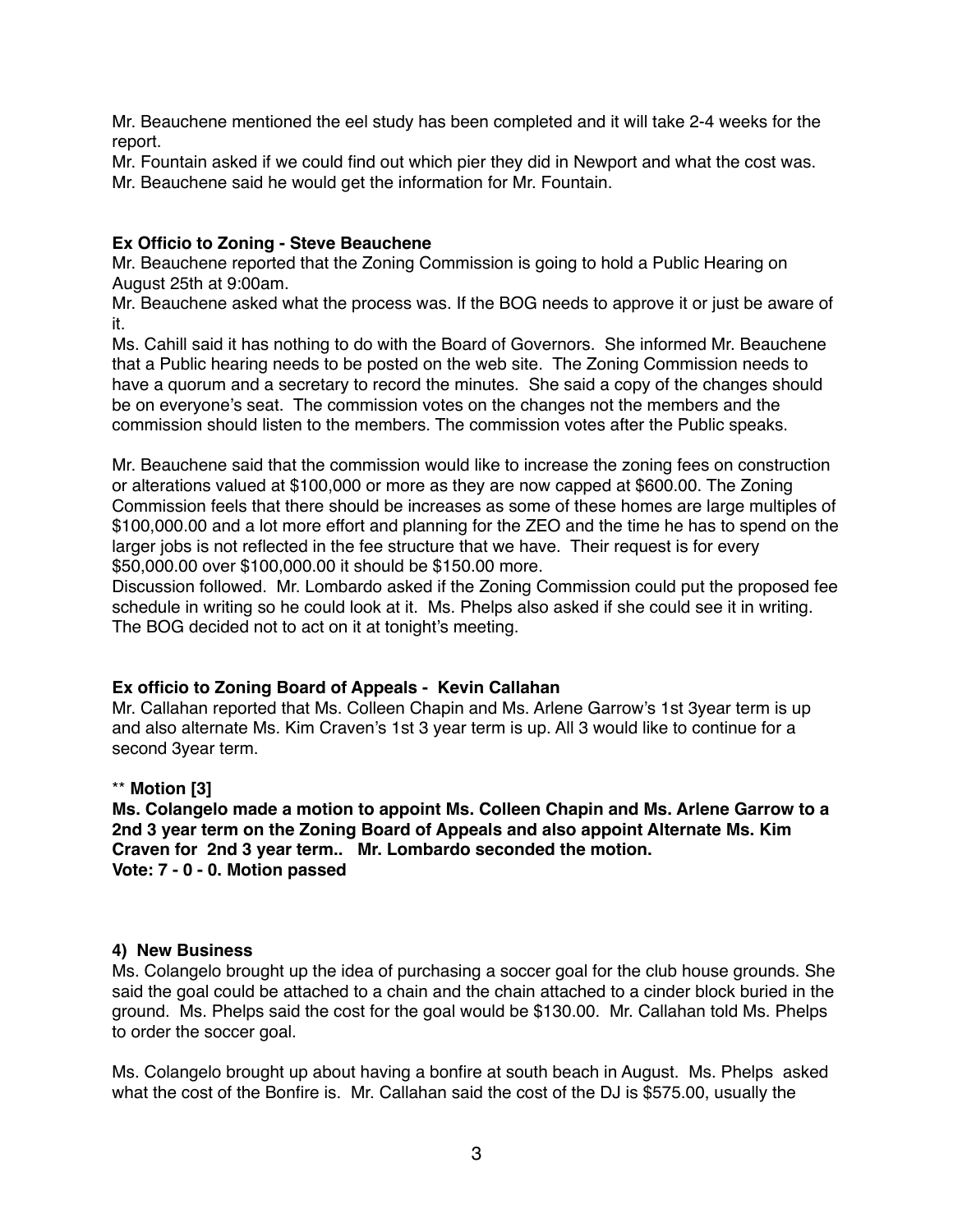firewood would cost \$80.00 but we have the firewood that Mr. McDowell had donated for last week's bonfire at Main Beach that was cancelled due to high winds. Mr. Callahan also said we pay Mr. Neblung \$200.00 to bring the pot down to the beach and pay the staff. Mr. Fountain said he is in favor of the bonfire as long as we are not paying for a DJ. Mr. Lombardo asked how important is it to have a DJ. Ms. Phelps was concerned about the amount of people on that beach and commented on the lack of parking at South Beach. Mr. McDowell also commented about the lack of parking.

# \*\* **Motion [4]**

**Mr. Lombardo made a motion to have a bonfire at South Beach this year, but due to short notice no DJ, the weekend of the Old Black Point fireworks. Ms. Colangelo seconded the motion.**

**Vote: 6 - 1 - 0. Motion passed**

# **5) Old Business**

Mr. Fountain commented on the buoy system and said they should be in a straight line. He also commented about the different distances and color of the buoys.

Mr. Callahan said that Sound Marine would drop the weights in the water next year instead of Mr. Neblung. Mr. Callahan noted that the lines do need some repairs and some buoys need to be replaced and that is expensive.

Mr. Lombardo asked about the parking tickets that have been handed out. Mr. Callahan said people have received warning ticket and they have been tracking the license plates and that people are heeding the warnings as they have not had repeat offenders.

Mr. Lombardo asked how often the beach is raked and how seaweed is removed from the beach. Mr. Callahan said the beach is raked everyday and the seaweed is removed at least once a week when Mr. Neblung has enough seaweed to fill his truck. He said that the beach cleaning will go out to bid for next year. Mr. Callahan also noted that the beach is not raked on rainy days.

**6) Communications** - Made available

# **7) Public comments**

Mr. Sebastian Sanzaro, 9 East Shore Drive, commented on the need of a second bonfire. He thinks having 2 bonfires one at each beach separates us. He said we are one community and should have only one bonfire and the beaches are only about a half mile apart. He did not see the need to pay for 2 bonfires with DJ's.

Mr. Sanzaro also commented about the terms of the Zoning Commission and the Zoning Board of Appeals members and reappointments as there are term limits.

Mr. Sanzaro said that the Association ZEO does not do the amount of work that the town ZEO does. He does not see the need to increase the fees. The town ZEO deals with foundation, hurricane, electrical, plumbing etc. Our association ZEO only follows our regulations for setback, height, floors. Looks at the plans initially to see if it follows our regulations, makes sure the foundation is put, where they said it would be put then when building is almost complete goes and checks to make sure it complies with our regs.

Mr. Sanzaro also questioned if we need the pier.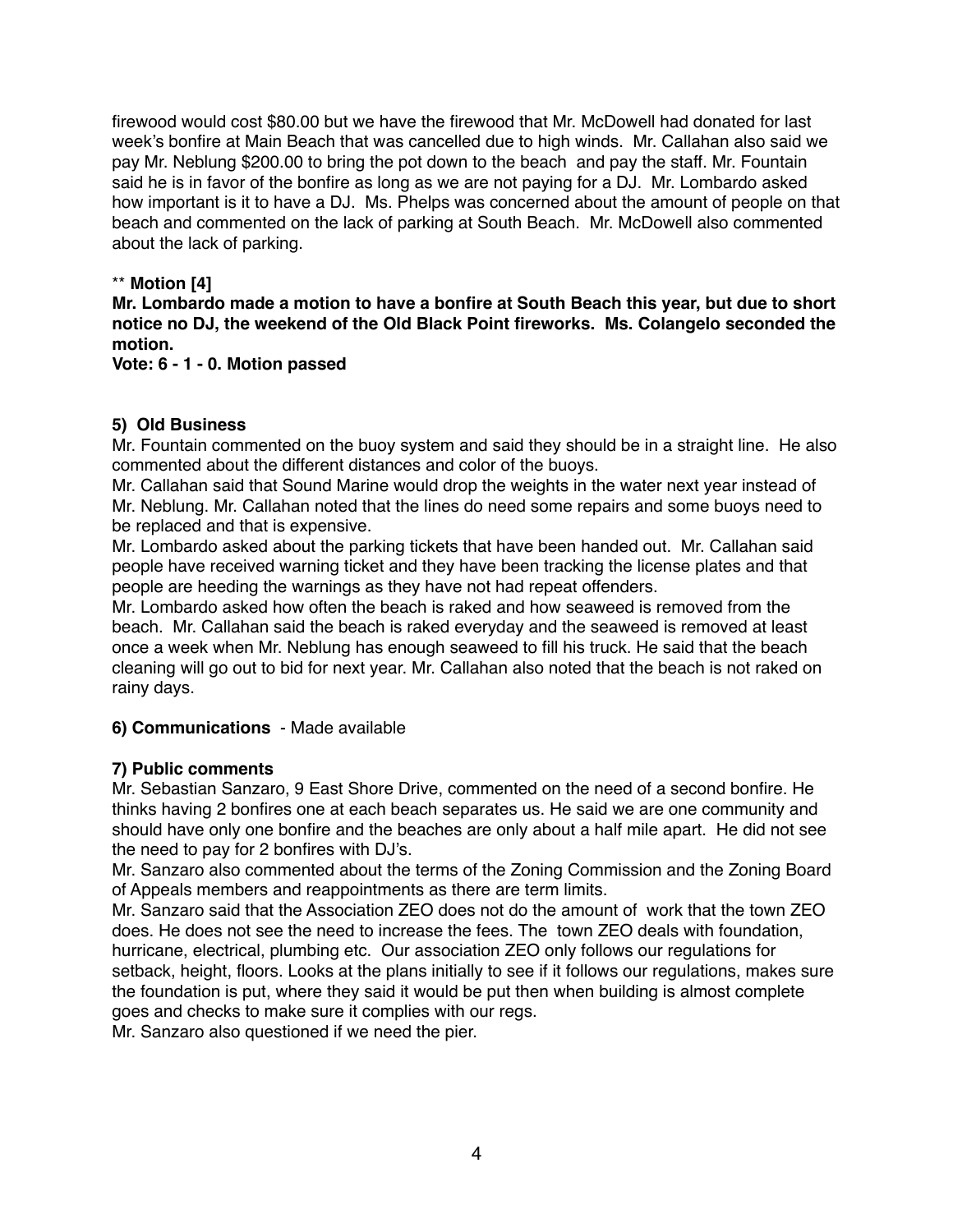Ms. Kim Craven, 46 East Shore Drive, said that when the Zoning regulations get changed she assumes it is a By-Law change. She looks at the Zoning as a committee that is appointed by the BOG so reading the By-Laws they are an extension of the BOG and they report to the BOG. She would have thought their decision making would be reported to the BOG and the association would vote on By-Law changes.

Ms. Craven agreed with Mr. Sanzaro regarding the fees changes that the zoning Commission is requesting.

Ms. Craven said the seaweed had been removed from Main beach Monday, Tuesday and Wednesday. South beach the seaweed had been removed on Wednesday but the seaweed had not been removed from the Sea Breeze beach this week.

She also noted that the sidewalk sign saying under construction is still at the walkway. She said her seawall was completed so the sign is not necessary anymore if that is why it is there. If that is not the reason she hopes that we are not abandoning the walkway.

Ms. Craven said she thought Mr. Moffett was doing a great job on the beach but she would like to see the beach patrol sitting in front of the wall at Sea Breeze.

#### **8) BOG Response**

Ms. Cahill responded to Ms. Craven saying that BOG is voted in by the members and they govern the beach. The Zoning Board and the Zoning Board of Appeals are 2 separate entities. The BOG does not get involved with them unless they do something drastically wrong then the BOG wold step in. When making new zoning up, there is a public hearing and the members give their point of view. The BOG cannot tell then what to do. The only time the BOG gets involved is if it involves money.

Mr. Callahan responded to Ms. Craven that the walkway has not been abandoned and has nothing to do with her seawall. There are railings missing and it is a safety issue.

Mr. Callahan responded to Mr. Sanzaro regarding the pier that we are gathering information to see if we need the pier and what needs to be done.

Mr. Fountain said the kayak rack at South Beach had been moved from the beach to the ROW. Mr. McDowell said they wanted it removed during the offseason. Mr. Callahan said they are expensive to move. Ms. Cahill said the racks are usually moved off season to be away from the water and at South Beach that rack is on the ROW and away from the water.

#### **Executive Session**

**\*\*Motion [5] Ms. Phelps made a motion at 7:22Pm to enter Executive Session to discuss personnel and legal matters.**

**Mr. McDowell seconded the motion. Vote: 7 - 0 - 0. Motion Passed.**

**\*\* Motion [6]**

**Ms. Colangelo made a motion to exit Executive Session at 7:58Pm with no action taken. Mr. Beauchene seconded the motion. Vote: 7 - 0 - 0. Motion Passed.**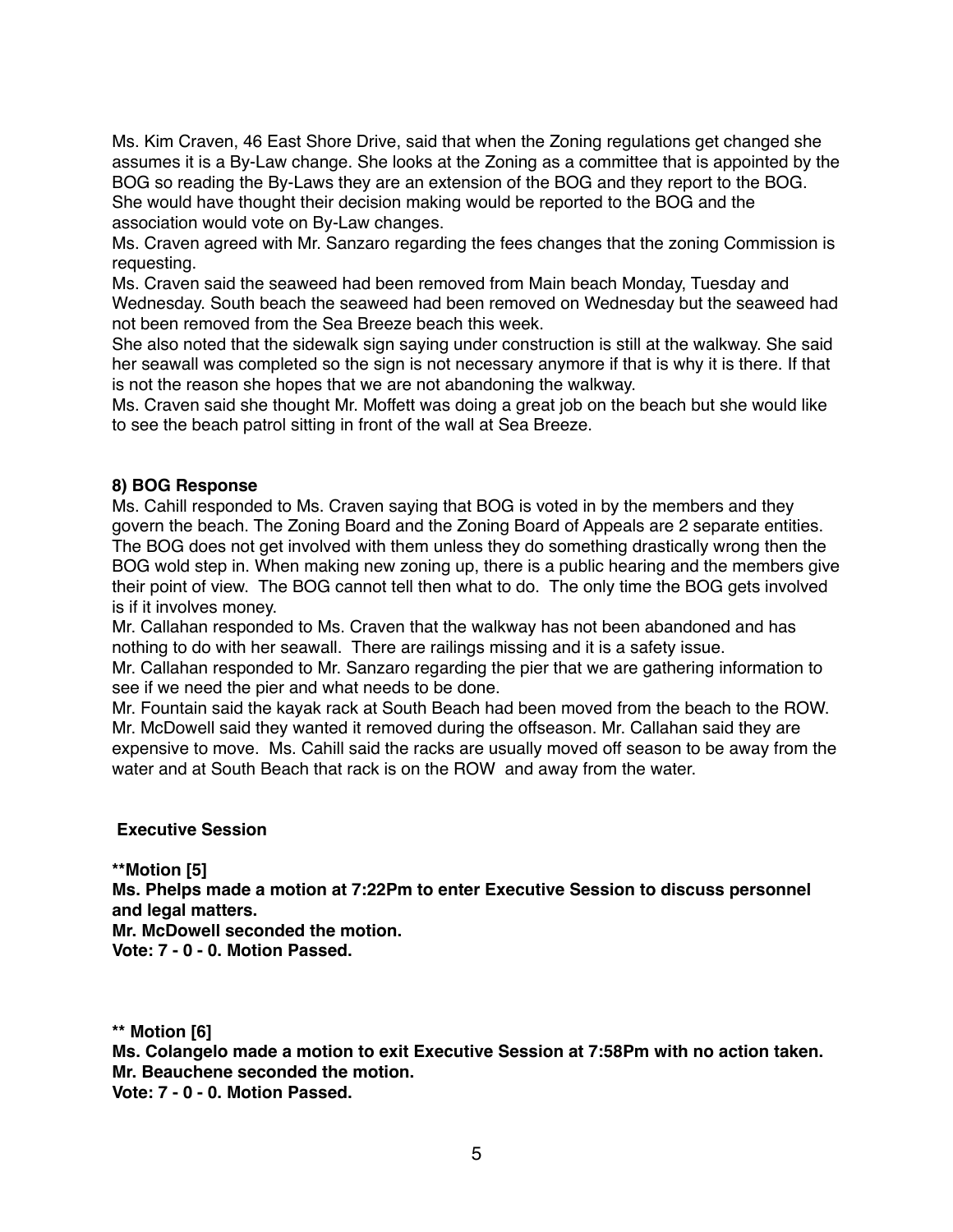**\*\*Motion [7] Mr. Beauchene made a motion that the Regular Meeting of the Black Point Beach Club Association Board of Governors be adjourned at 8:36 p.m. Ms. Phelps seconded the motion. Vote 7 - 0 - 0. Motion Passed**

**Respectfully submitted,**

**Maureen Lowney, Secretary**